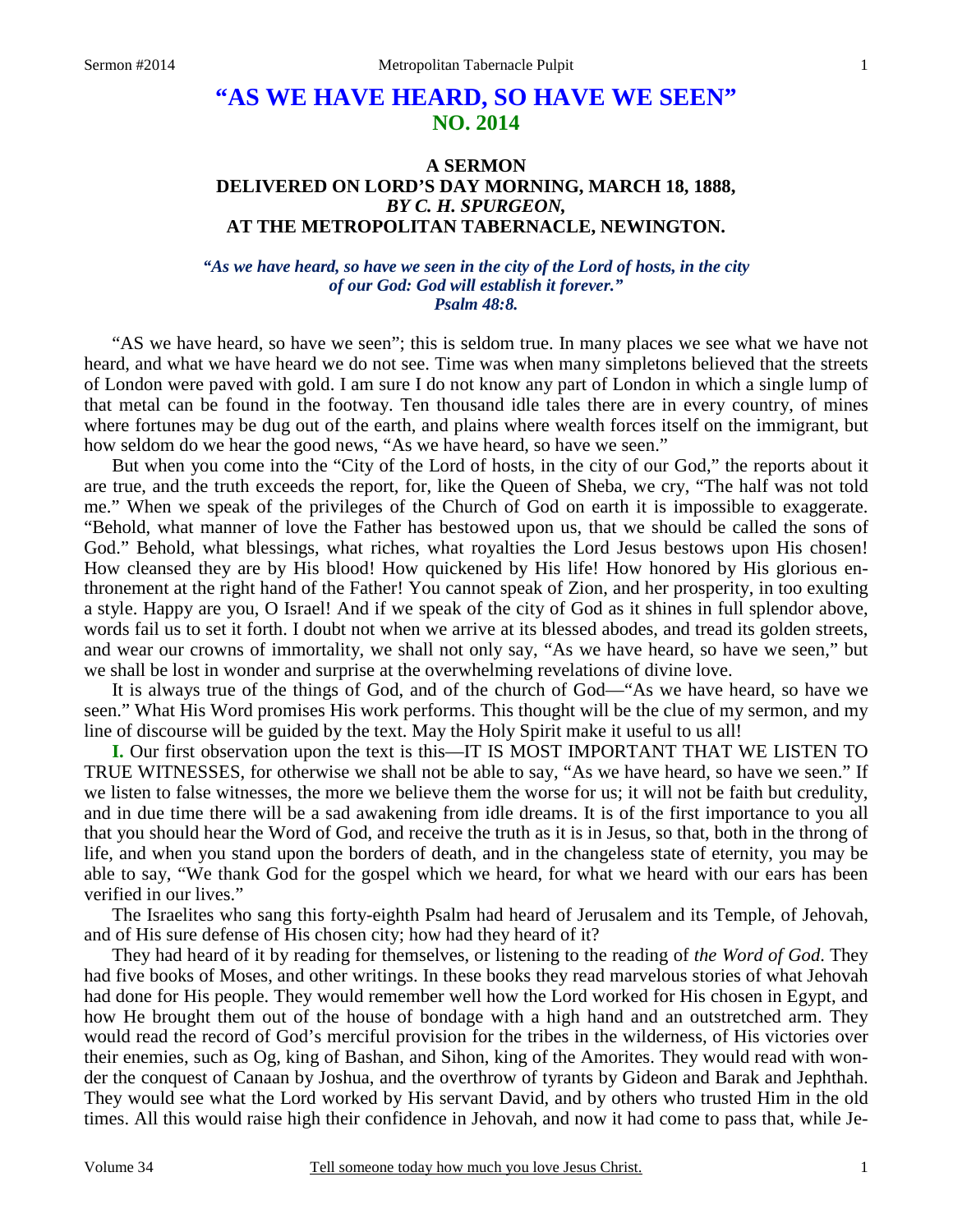hoshaphat was king, the holy city had been beleaguered by confederate Moabites, and Edomites, and Ammonites, and once more the Lord had made bare His holy arm and given a glorious triumph to Judah, without it being necessary for His people to strike a single blow. The adversaries, moved with mutual jealousy, had fallen upon one another, and become their own executioners. When the men of Judah saw this, they cried, "The old Book is true. Jehovah has worked wonders before our eyes; as we have heard, so have we seen in the city of the Lord of hosts."

My brethren, attend carefully to what this Book records and reveals. It is now enlarged for your greater edification. Let this record be the report which you hear, concerning the Lord our God and His ways of grace. Let us give earnest heed to prophets and apostles and evangelists, who wrote in the name of the Lord, for in that case we shall hear truths which shall be so verified by experience, as to make us joyfully exclaim, "As we have heard, so have we seen."

These good people had also listened to *the ministers of God*. The priests, when they were not engaged in actual attendance at the Temple, were expected to teach the people. It is said of the tribe of Levi, "They shall teach Jacob Your judgments, and Israel Your law." Prophets also went through the land declaring the mind of God, and when the people heard these messengers, whom the Lord had sent to speak in His name, they heard that which the Lord fulfilled, for none of the words of His servants were suffered to fall to the ground. How necessary it is that you should hear the truth spoken by those that are sent of God, for many false prophets have gone forth into the world. That which a man fetches out of his own mind may or may not be true, in any case you have a right to criticize and discuss it, but he that speaks with "Thus says the Lord" at the back of his words, stands on another platform. God's Word demands our reverent faith, and he that speaks it faithfully speaks with authority, and not as the scribes. Conscience within the breast of man echoes to the voice of divine truth, and owns its power, even when the will refuses to obey. Oh, that you may not, because of itching ears, heap to yourselves teachers, but may you hear the faithful messenger of God, so that you may say at the end, "As we have heard, so have we seen in the city of our God"!

No doubt, also, these good people had listened to *their fathers*. In these days the proud notion is abroad, that our fathers cannot have been as wise as their highly cultured sons. Yet in the long run, these same youths will alter their opinions as their years increase. Wisdom is neither in age nor in youth, but in God alone; yet I love to hear what grey-headed men have to say, who are further advanced in the journey of life than I am, for there is weight in their testimony. They may not speak with all the brilliance and fire of youth, but their speech has salt in it, derived from the certainty of actual experience. I love to think of those things which we have heard with our ears, and our fathers have told us, even the wondrous things which the Lord did in their day, and in the old time before them. The singers of our Psalm had listened to their gracious fathers, and when they saw the adversary round about the City of God, and afterwards marched forth to that strange battle, in which there was no clash of arms, but only a joyful division of the spoil—then, I say they knew that what their fathers had told them was really true, and they cried out in wonder, "As we have heard, so have we seen."—

> *"In Zion God is known, A refuge in distress; How bright has His salvation shone Through all her palaces! Often have our fathers told, Our eyes have often seen, How well our God secures the fold Where His own sheep have been."*

Those who were not actually in Jerusalem would hear the descriptions of *those who had been there*. They had heard of the Temple which was so "exceedingly magnificent," of Jachin and Boaz, the two famous pillars, of the great altar, and the smoking sacrifices of the morning and the evening lamb, and the priests in their white attire ministering at the altar. They had heard of the high priest himself, when he came forth in his garments of glory and of beauty, and of the blessing which he blessed the assembled people. In the cottage homes on the far-off hills, they had heard of all these things, and heard a truthful report, so that when they came to the holy city, and their feet stood within the gates of Jerusalem, their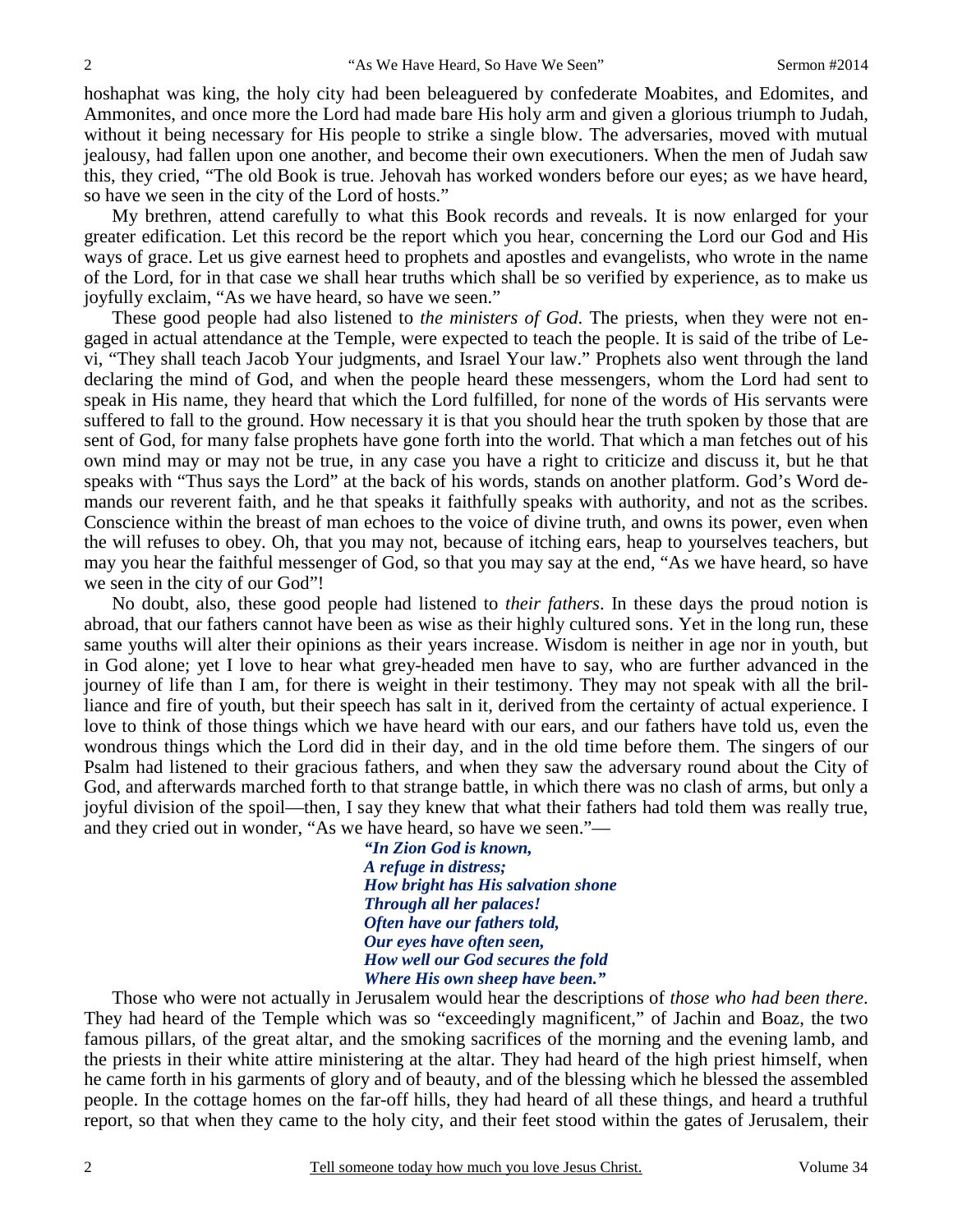hearts beat high, and they said within themselves, "We have not listened to cunningly devised fables, but as we have heard, so have we seen in the city of the Lord of hosts."

It is well, dear friends, for us to form our associations with a view to lasting benefit. Let the friends of God be your friends. Speak to those who speak well of God, and of His holy name. Cultivate the acquaintance of those who, by experience, are able to inform you whether these things are so. "He that walks with wise men shall be wise." He that talks much with experienced Christians will acquire much assurance in the things of God. It is most important for us that we receive the recorded witness of ancient saints, and the hearty testimony of living worthies, that afterwards we may be able to say, "As we have heard, so have we seen." Some, nowadays, are inclined to hear everything, bad, good, and indifferent. I believe that hearing everything will end in hearing nothing. That text is often quoted and misunderstood, which says, "Prove all things." If men really mean what they say and are going to prove all things, I would persuade them to begin with their bodies, and not at first to run great risks with their souls. Gentlemen, I invite you to begin with more common things than the gospel, for instance commence with proving all the patent medicines, and next prove all the drugs of the chemist. If you survive the process, it will then be time to go round and prove all the ministers, and all the different doctrines of this wretched period. If you survive the drugs and poisons, you will not survive the false doctrines. False doctrines cannot be proved, and you need not make the attempt. It is only the truth which is capable of proof. The text does not mean "experiment upon everything," but receive nothing until it has been proved to be true and good. The most of us are not appointed to the office of Universal Taster; we are not commissioned to taste all deadly things that we may know their precise effect; we are far better employed in holding fast that which is good. The truths which we have already proved to be the truth of God, we hold as with a death grip, and, as we hold them fast, we also hold them forth. That which we accept for ourselves we commend to others; this is a far safer and healthier exercise than imitating the Athenians in their desire to be forever hearing some new thing. Take heed what you hear, lest you be not able to say, "As we have heard, so have we seen."

**II.** Secondly, GOOD HEARING LEADS ON TO SEEING—"As we have heard, so have we seen." You cannot all use those words. Some of you have heard, and heard, but have never yet seen. The man who is content with one inlet to his mind, namely, his ears, but never uses his eyes, must imagine that God has made a mistake, and has given him more senses than he needs. Surely this argues a want of sense. Dear friends, you are not only invited to hear the gospel, but the Lord Jesus says to you, as He said to His first disciples, "Come and see." "O taste and see that the Lord is good." You are invited to see for yourselves whether these things are so. You will ask, how can a hearer of the gospel become a seer of it?

Note first, that he can do this *by examining the facts* which he hears stated, and judging whether they are really so. The Scripture tells you that your heart is deceitful—see whether it is not so. It tells you that there is, a natural inclination in man towards evil—study yourself, and see whether this is not the case. It tells you that there is in human nature an impotence towards that which is truly good, and an aversion to God. Seriously consider whether your own life, as a natural man, does not prove the truth of these charges. There are some things about yourself, while as yet you are unconverted, which you have heard of in the Scriptures, and I would urge you to see whether they are not true in your own case. It will be a great help to you if you will examine these things in reference to your own self. The subject for consideration is near at hand, and it will be, in many ways, useful to yourself to know whether Holy Scripture gives a true description of human nature, as you find it in yourself.

We further see what we hear when we *obey the commands and receive the blessings promised upon obedience.* For instance, you are bidden to confess your sins, now see whether this is true. "If we confess our sins, He is faithful and just to forgive us our sins"—not only hear the precept, but see whether the promise is true. Here is another test—"Come unto Me, all you that labor and are heavy laden, and I will give you rest." You have heard it hundreds of times; come and see for yourself whether such a rest is given. Obey the precept, so that you may receive the promise which hangs upon the precept.

We also turn hearing into sight when, receiving the blessings which are promised to faith, *we enter into a new life.* Some of us can bear witness that we have entered into a new world, that things which are now everything to us were nothing to us a little while ago. As to a deaf man there is no sound, as to a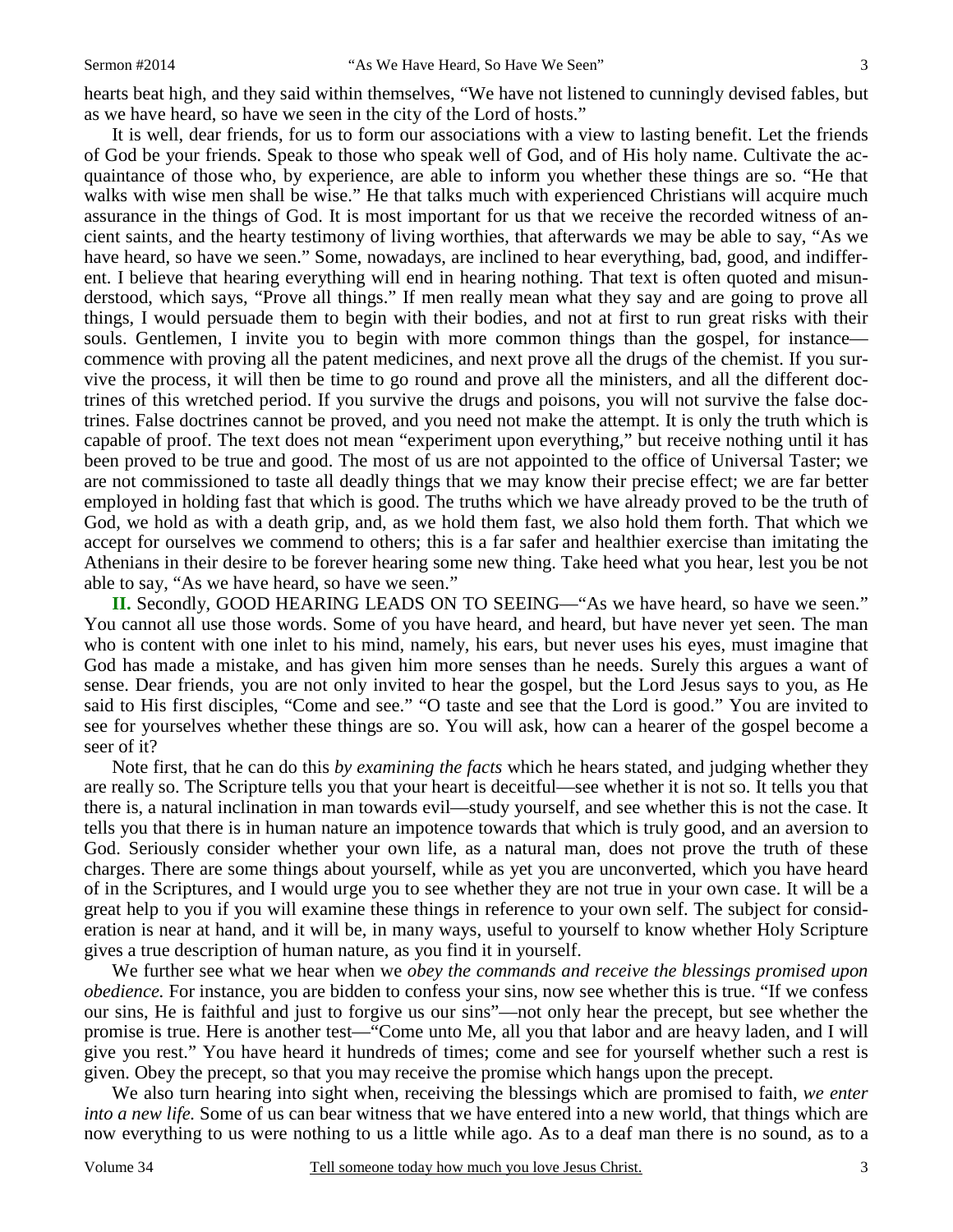blind man there is no light, so to us a few years ago there were no spiritual things; we were devoid of those spiritual faculties by which spiritual things are discerned. But, now that we have believed in Jesus, we have passed into another universe, and we now possess a life as much above the life of our former state as the mental life is above that of the brute which perishes. We know that there is a heavenly life, for we possess it, and in the power of it we see a thousand things not dreamed of in the common man's philosophy. We heartily wish that all of you who hear the gospel would see its truths, so that you might say with the singers in this Psalm, "As we have heard, so have we seen."

The promises of God are of little service to a man if he merely hears them or reads them, and has no further dealing with them. They are like a check which is kept for months and years in a drawer, and never presented at the bank. The promises of God must be presented by prayerful faith to the Lord Himself. The sacred promises, though in themselves most sure and precious, are of no avail for the comfort and sustenance of the soul, unless you grasp them by faith, plead them in prayer, expect them by hope, and receive them with gratitude. Oh, that you might say of every promise of God, "As we have heard, so have we seen."

The best hearing is that which leads to seeing. When a man says, "The Word of God tells me so, and I will test it for myself"—that man is in a very hopeful state. To this we invite our hearers. The banquet is spread, and rich are the provisions; but do not so trust our testimony as to stay away. Come and see for yourselves. We tell you that there is a great atonement made by the blood of Jesus, which will at once wash out the most scarlet sins. Believe our message so far as to come and try it for yourselves, and you will soon exclaim, "As we have heard, so have we seen."

**III.** I beg your attention to the third point, which is this; that SEEING WONDERFULLY CON-FIRMS THE TRUTH OF WHAT WE HEAR.

We are bound to believe God, even when we cannot see. That the Lord has said it would be quite enough for us if we reverenced Him as we ought. But it does help us very much when, having implicitly believed in God's testimony, He grants us grace to see that what we have believed is most surely true. Let me show how the experience of a believing man confirms the truth of what he has heard.

To go back to where I was just now, all that Holy Scripture says about *our ruin* may be seen to be true. Many of us have not only heard, but we have felt the evil result of sin upon our minds and hearts. We know that sin dwells in us, and strives for the mastery. We can never doubt that our natural tendencies are faulty, and that our best desires are imperfect. Since the Holy Spirit convinced us of sin, the existence of a foul fountain within our nature is a fact which we cannot doubt. Sin's infinite demerit is, also, a truth to which our conscience gives solemn assent. I remember when I learned this lesson, with the law as my schoolmaster. If anyone had asked me whether I deserved to be sent to the lowest hell, my tears would have owned that no punishment could be too severe for sin like mine. Whenever I read a terrible threat in Scripture, I gave an inward assent to it in my quickened conscience, yes, and I do so now. Apart from my Lord on the cross, a deep damnation must be mine. It does not matter what modern deceivers preach; you may depend upon it, that men when they come to die, if their consciences are at all awake, are persuaded that the threats of Holy Scripture are true. Sentiment kicks against eternal punishment, but conscience cries "Amen" to the righteous sentence of the law. When the Spirit of God awakens conscience, it ceases to trifle with sin, and no longer denies that an awful penalty must surely be its consequence.

I am sure I can appeal to those of you who have seen the Lord in His glory, so as to abhor yourselves in dust and ashes, and to those of you who have seen yourselves, so that you have been ashamed and confounded at your own ways. I say, I can appeal to you to confirm the most solemn statements of Holy Scripture. However much its denunciations may make you shudder, your inmost soul consents to the truth of them. When the Holy Spirit opens up before us the bottomless pit of our natural depravity, we admit that "The heart is deceitful above all things, and desperately wicked." We believe in the Fall, for we are fallen; we are sure we are not as the Lord made us. We believe in the hereditary taint of natural depravity, for we mourn it in ourselves. We believe in the impotence of fallen humanity, for we are ourselves without strength. We believe in our personal desert of the wrath of God, for we are sure it is so, and our only comfort is that the sentence of death has been fulfilled in us, in the death of the Lord Jesus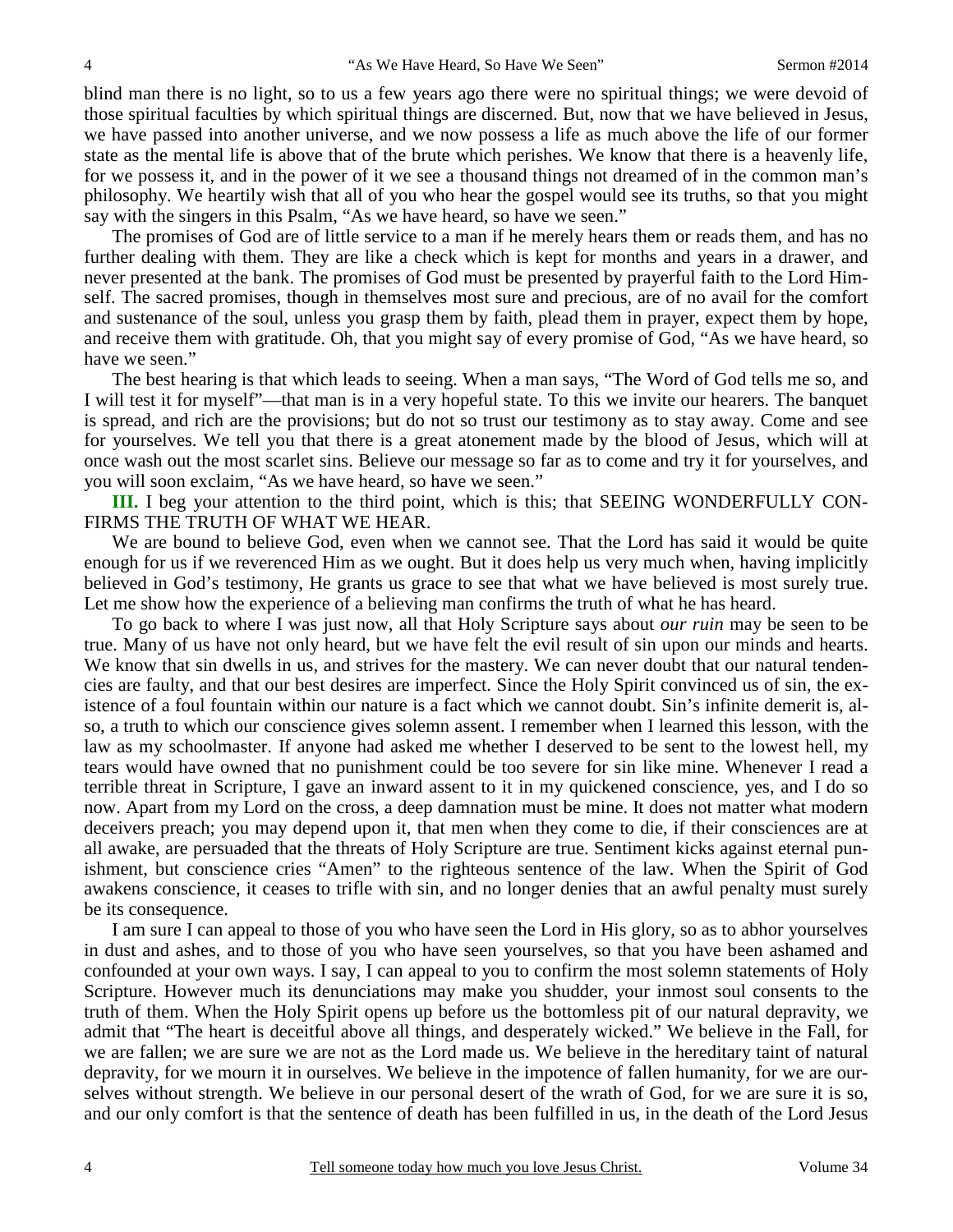Brighter things, however, have we heard and seen. Brethren, we heard that there is *a calling of God,* whereby He separates His chosen from the rest of mankind, and we know that there is such an effectual calling by the Spirit of God, for we have been so called. We heard the general call by which men were invited to come to Christ, but we refused that call. We learned that there was a special effectual call of the Holy Spirit, by which men are sweetly drawn to Jesus, and we found this report to be true, for we have been so drawn. The Spirit of God did not drag us to Christ by our ears, but He drew us with bands of love. We came to Jesus with the full consent of our renewed wills, and yet against our old wills. Without violating one single delicate law of our mind, the Lord constrained us to run in the way of salvation. As we have heard concerning the effectual calling of the Spirit of God, so have we seen and we cannot but bear witness of it this day.

We heard, too, that if we came to Jesus as we were, *He would receive us,* and He did receive us. We heard that He would graciously forgive, and He did forgive. We heard that in forgiveness, He would give us peace, and we have found it so. "Being justified by faith, we have peace with God through our Lord Jesus Christ." We heard that poor sinners, justified by faith, received a joy unspeakable, and we have received that joy. We bear our testimony that "This man receives sinners"; we bear witness that He casts out none that come to Him. We declare to you that, in the fullness of His grace, He puts rebels in the children's place. Yes, "As we have heard, so have we seen." The bravest preacher of the gospel has never preached more gospel than is true. The boldest testifier to the free grace of God has never said more for the freedom and fullness of grace than he ought to have said. Exaggeration is impossible. When you would describe infinite grace, you may lay the reins upon the neck of thought.

Then we heard that there was such a thing as *regeneration.* We used to hear with wonder that declaration, "You must be born again." We were told that we must pass from death unto life; that old things must pass away, and all things must become new. We heard it attentively and believingly, but now we have gone further—we have seen it. Many of you know the great and radical change, because you have experienced it. You can say, "One thing I know, that, whereas I was blind, now I see." We have passed out of a dead world into a living world. Having been buried with Christ, we have also risen with Him, and our life dwells and flourishes in a new world. We are conscious that a new heart beats within us; a new life looks out of our eyes, and moves in our members. The new birth is a fact, "As we have heard, so have we seen."

We used to hear of *the Holy Spirit,* and it seemed to us when we heard it, that His operations and indwelling were mysteries incomprehensible. How could God the Holy Spirit dwell in men, and make their bodies His temples? We marveled as we heard of His convincing men of sin, withering their selfrighteousness, enkindling hope in their bosoms, leading them to Jesus, renewing them, comforting them, sanctifying them, illuminating them, preserving them. We used to hear of all this, but now with delight we can stand before you, and say, "As we have heard, so have we seen in the city of our God." The Holy Spirit has convinced us of sin. What a "spirit of bondage" He was to us for a time! He seemed to fetter hand and foot, and shut us up under the law! Then He broke our chains asunder, and taught us that where the Spirit of the Lord is, there is liberty. What a liberty it was! How joyfully did we leap, when we were set free from the tyranny of sin. Since then the blessed Spirit has continually quickened, guided, and strengthened us. Speak, you sons and daughters of mourning, and tell how the Comforter has graciously consoled you! He has also taught us, and led us into all truth. He has been in us life, and light, and fire. He has moved upon our minds, and He has ever given us in the same hour what we should speak! What a permeating influence is that of the Holy Spirit! How He makes us mourn for sin! How He constrains us to follow after holiness! How He uplifts and elevates the heart, causing our conversation to be in heaven, while our body is still on earth. "As we have heard, so have we seen," and we have never heard more of the glorious power of the Holy Spirit than is absolutely true; our own joyful experience leads us to believe that He can work all gracious things in us.

Further, to show you how experience supports the Word of God, we were told many times over that *God hears prayer*. We were reminded of the Savior's words, "Ask, and it shall be given you; seek, and you shall find; knock, and it shall be opened unto you." Brothers and sisters, how have you found it?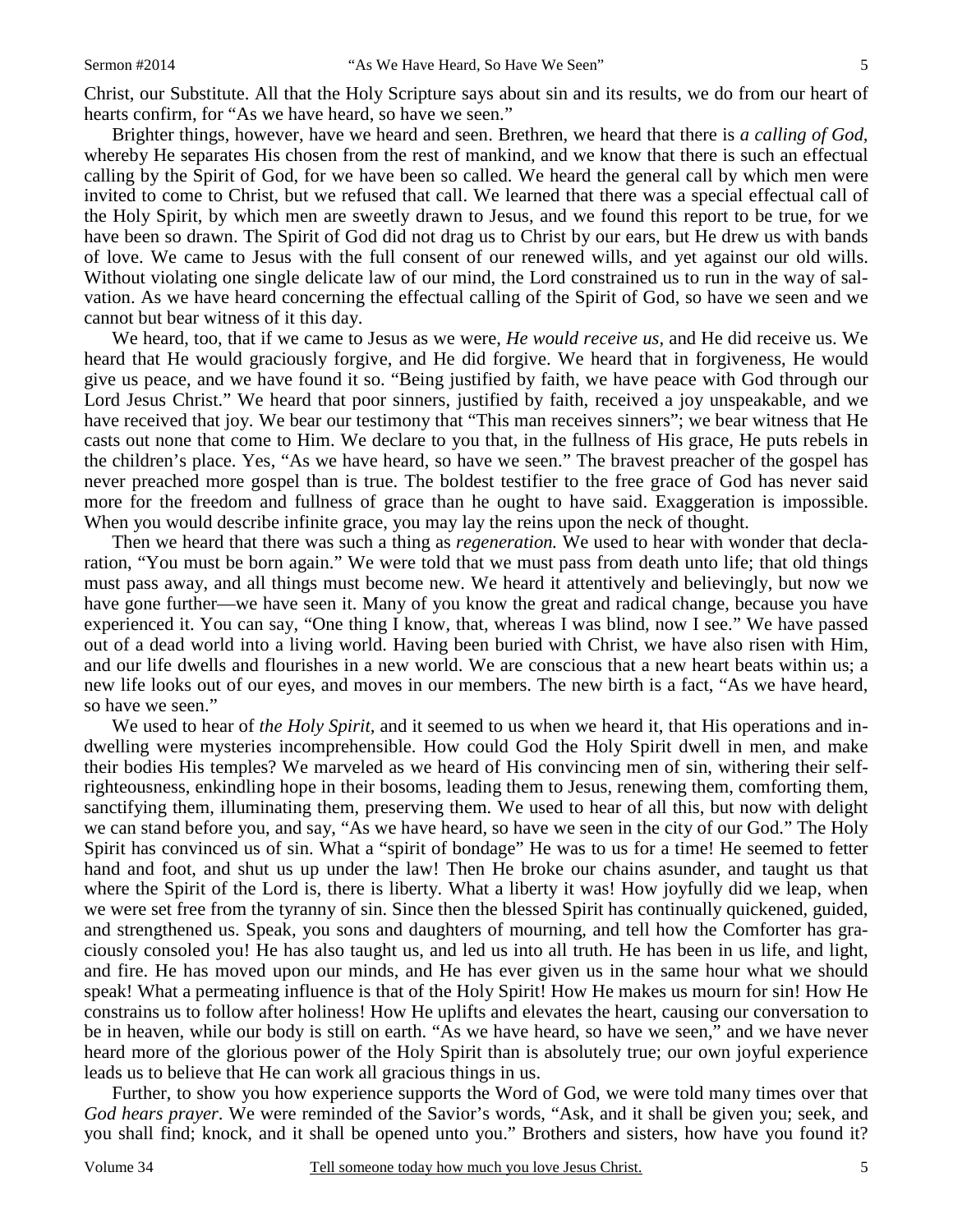Has prayer been a mere pious amusement? Or, have you found it to be a reality? Have you not prayed yourselves out of the dark into the sunlight; prayed yourselves out of the low dungeon of despondency to the mountaintop of communion; prayed yourselves out of the depths of despair up to the throne of God? "Out of the belly of hell, cried I," said one, "and You heard my voice." Oh, the omnipotence of prayer! The facts which prove the prevalence of prayer would convince anybody unless he is determined not to be convinced. There are numbers of persons here whom any lawyer would be glad to put in the witness box on any matter of fact, for their statements would be questioned by nobody, since they are well known for integrity and truth. These persons are prepared to bear solemn witness, as in the presence of God, that many a time God has as distinctly heard their prayers as if He had thrust His hand through yonder skies. As we have heard about prayer, so have we seen, and none can drive this faith out of us, since it is confirmed by what we have seen over and over again in actual experience. So long as reason holds her seat we must and will believe in prayer.

Yes, let me remind you, also, that we heard with our ears, that there is a God of *Providence* who rules and overrules all things. We were glad to sing "The Lord will provide." We used joyfully to hear the congregation say—

### *"Though cisterns are broken, and creatures all fail, The word He has spoken will surely prevail."*

We believe in a gracious providence, and we have also seen it! Time does not suffice this morning for us to narrate personal incidents, but assuredly my own experience teems with them; in times of need the Lord has showed Himself quite as able and willing to supply the needs of His servant in these days as He was to feed the nation in the wilderness when He rained manna from heaven for them, day by day. All things have worked together for good to them that love God, even until now. We can look back upon experiences which, at the time, were especially bewildering and perplexing, and of those very experiences we can now say, "Blessed be God for them!" If I were to ask those to stand up who have seen undoubted proofs of providential care, I believe thousands of you would rise from your seats, and bear witness that the hand of the Lord still works wisely and powerfully, for those who trust in Him. We heard that it was so, and we have seen that the report was true to the letter. Even as to temporal things, the Lord is gracious, and as to eternal things, He is beyond conception kind.

One thing more I will notice, and have done with these verifications which sight gives to hearing. We have often heard that those who believe in God have *hope in their deaths*. We have been told over and over again, that—

#### *"Jesus can make a dying bed Feel soft as downy pillows are."*

Now, we have not seen this for ourselves, for we have not yet forded the last river, but we have seen it in others. I suppose that the most of you have distinctly seen that the end of the righteous man is peace. I, from my calling, have many scores of times seen saints in their last hours. This is the witness I put on record—the very happiest persons I have ever met with have been departing believers. I have not met at weddings, or at jubilee feasts, or in moments of singular prosperity, such joyful persons as I have seen amid weakness and pain upon their dying beds. The only sons of men for whom I have felt any envy have been dying members of this very church, whose hands I have grasped in their passing away. Almost without any exception I have seen in them holy delight and triumph, and in the exceptions to this exceeding joy I have seen deep peace, exhibited in a calm and deliberate readiness to enter into the presence of their God. They have been as ready for the eternal world as they would have been to rise from their beds and return to their daily callings on the Monday morning. "The peace of God, which passes all understanding" has kept their hearts and minds even when the joy of the Lord has not lifted them into transports or ecstasies. Saintly deathbeds are grand evidences of Christianity. It is something to say in our last hours, "As we have heard, so have we seen."

I can truly say that up to now my own experience and observation have confirmed the teachings of the Word of God. I have not yet met with anything which could shake my confidence in the divine revelation. I trust I am neither an absolute fool nor a blind bigot, who would shut his eyes to reason; I would not ignore a certified fact, either in science, or history, or in the world of mental life, and yet I know of no fact which can disprove so much as one of the solemn declarations of God, nor even cast a shadow of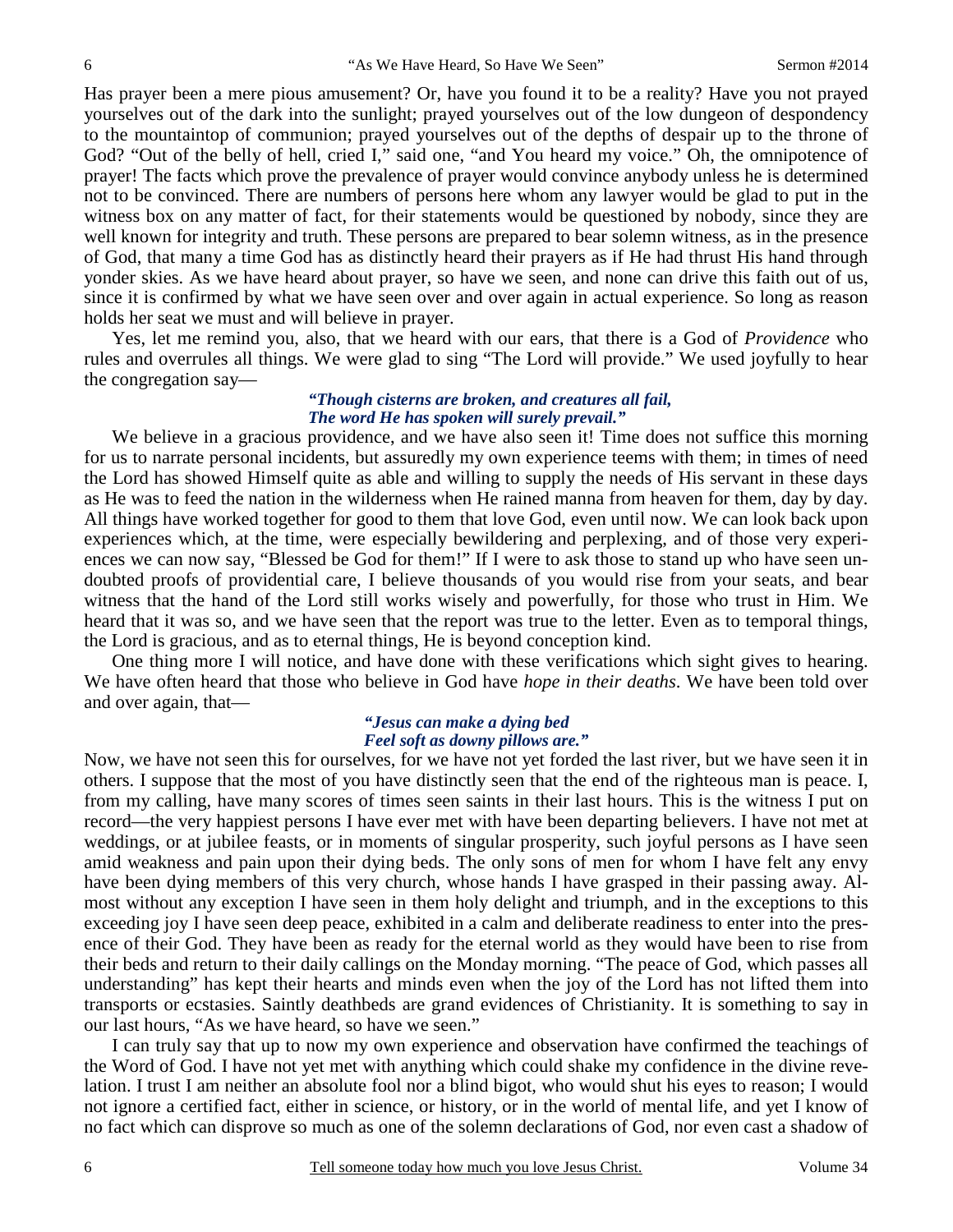suspicion upon a doctrine of Holy Scripture. I have *heard* much, but I have *seen* nothing of the science which disproves the Scriptures; there is no such science, it is an impostor which has stolen the name. Our knowing is far better than our theorizing, and whatever our theorizing may have done, our actual knowledge has never been on the side of the baptized infidelity of the advanced school. All our experience makes us say, "As we have heard, so have we seen in the city of the Lord of Hosts."

On this point I have spent the strength of my discourse; the remaining two heads shall be treated briefly, although they are of great practical value.

**IV.** WHEN HEARING TURNS TO SEEING, AND IS CONFIRMED BY IT, THEN IT LEADS TO WITNESSING.

The text, you see, is itself a testimony—"As we have heard, so have we seen." In these days, every man that can witness for the truth ought to do so; even if he stammers, he must not be silent. So many are decrying the truth, that, if in your heart and conscience you have proved it true, you are bound to give to the Lord the testimony of even a stammerer. I suppose Moses could do no more than that, for he was a man slow in speech, but when he would have preferred to be quiet the Lord said to him, "Who has made man's mouth?" Your mouth is as God made it; use it as best you can, and speak up for His name and cause.

Such testimony as that of our text is *sometimes involuntary,* and is none the less precious on that account. When these good people had seen the Moabites, and Ammonites, and Edomites marching round Jerusalem in their pride, and a few days afterwards had beheld them cold in death, they could not help crying, "As we have heard, so have we seen." You could not have kept them quiet in the presence of such a marvel. You could not have muzzled them into silence. They were so taken aback, so astounded at what God had done, that they cried aloud, "As we have heard, so have we seen." So, when you have tasted and handled of the good things of God, I am sure you will have to tell others of your glorious discoveries! Your mouth will be filled with laughter and your tongue with singing, till those who are round about you will be compelled to say, "The Lord has done great things for them," and you will answer, "Yes, the Lord has done great things for us; whereof we are glad." Jesus said, "Out of the mouth of babes and sucklings have You ordained strength," when the children were shouting in the Temple. Young converts, if they have newly tasted that the Lord is gracious, must sound out their joys. Who would stop them? If these should hold their peace, the stones would cry out. But your involuntary witnessing must lead up to constant *voluntary* witnessing for your Lord, and His holy cause. O you who are on the Lord's side, awake, arise, or be condemned as traitors!

Our testimony should be *very frequent*. Believers would do a thousand times more good if they were not so particularly careful to avoid offending men of the world. If Christ Jesus offends people, they ought to be offended, for he is sure to be a "Stumbling stone and rock of offense" to those who stumble at the Word, being disobedient. We have heard of a great warrior, who was more at home on the field of battle than amid the ceremonies of courts; his sword nearly tripped him up when walking backwards from the throne and his majesty remarked that his sword seemed very much in the way. "Yes," said the brave man, "and your majesty's enemies find it so." If we give offense by the gospel to those who take no active part in holy warfare, let us not be put out of countenance; we are soldiers of the cross, and we do not regret that our religion does trouble certain people, for they ought to be troubled. The man, who has never offended anybody by his religion, has none worth having; rest assured of that. There are times and places when it must be seen that we are the friends of God, and, consequently, cannot be in league with His enemies. Silence when the truth is questioned, will prove us to be recreant to Christ, and false to our profession. Let us speak when it may bring upon us sneers, and slanders. Why, what matters if they sneer? We shall survive *that*. We do not live on the breath of other men's nostrils. We ask not leave of mortal man to be true to our convictions, but we will often, and far more often than we have done, bear witness that "As we have heard, so have we seen."

This we should be sure to do more earnestly, if we were more thoughtful. Read the ninth verse— "We have thought of Your lovingkindness, O God, in the midst of Your temple." As a true man thinks in his heart, he will speak with his lips. That which lies in the well of your thought, will come up in the bucket of your speech. Think much of what the Lord has done for you, and then you will bear witness for Him.